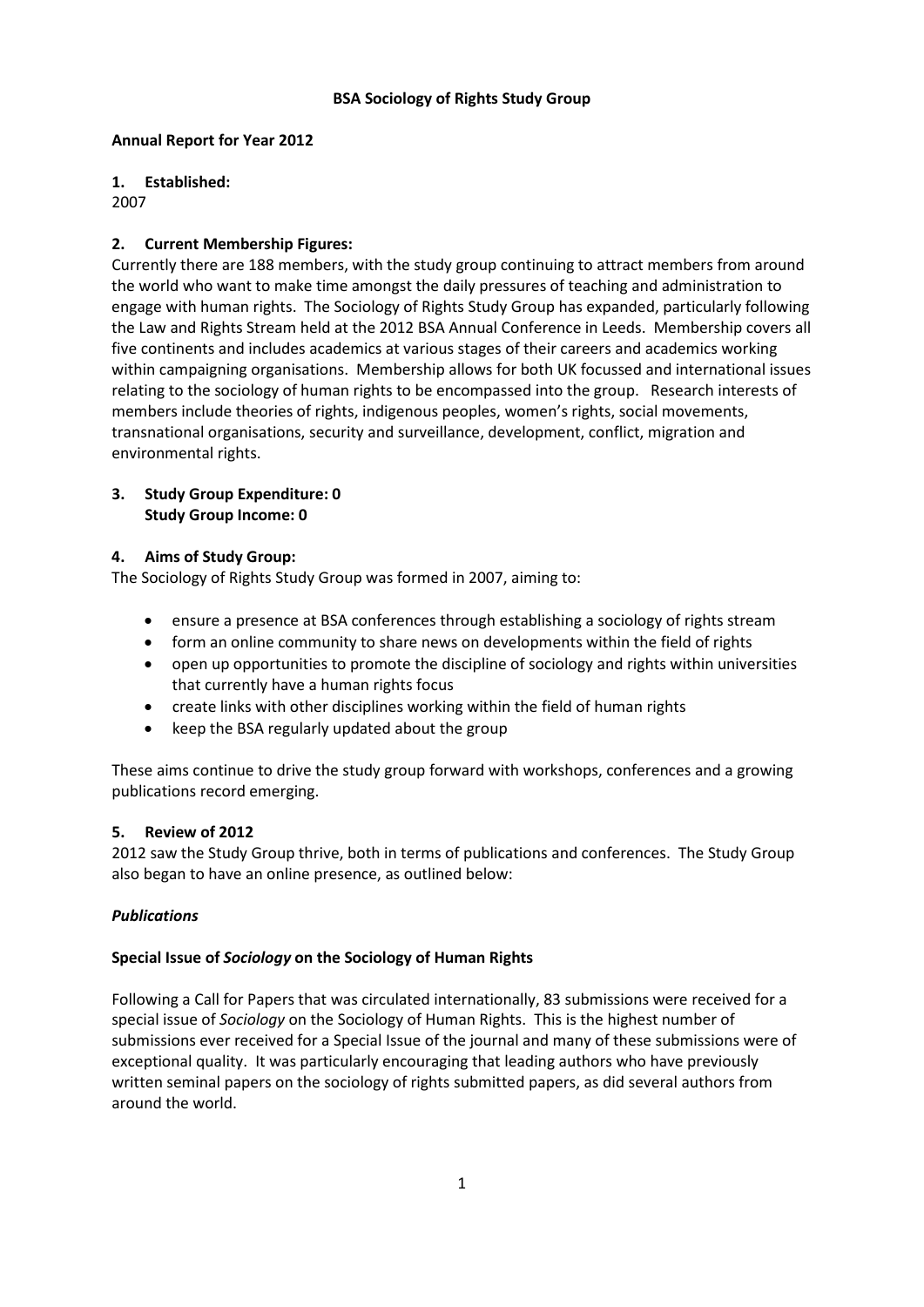The level of interest, commitment and, above all, quality of submissions were high which bodes extremely well for the future of a sociology of human rights. Narrowing down the submissions was a difficult task but, finally, 12 contributions were selected which reflected the global and theoretical range that the sociology of human rights reaches. An invited book review essay on issues around migration and a further 4 book reviews completed the Special Issue.

This was published in October 2012 and launched in November 2012 in the School of Advanced Studies, University of London at Senate House. A welcome by the Chair, Dr Damien Short, and an introduction by Dr Matthew Waites was followed by short overviews of articles included by Dr Darren O'Byrne, Dr Virginia Morrow and Professor Chetan Bhatt.

Table of Contents for this special issue:

## **Editorial**

• [Editorial Foreword,](http://soc.sagepub.com/content/46/5/787.full.pdf+html) Patricia Hynes, Michele Lamb, Damien Short, Matthew Waites

## **Articles**

- [Human Rights, Movements and Law: On Not Researching Legitimacy,](http://soc.sagepub.com/content/46/5/797.abstract) Kate Nash
- [Human Rights and the Transformations of War,](http://soc.sagepub.com/content/46/5/813.abstract) Chetan Bhatt
- [On the Sociology of Human Rights: Theorising the Language-structure of Rights,](http://soc.sagepub.com/content/46/5/829.abstract) Darren O'Byrne
- [The Creation of New Rights by the Food Sovereignty Movement: The Challenge of](http://soc.sagepub.com/content/46/5/844.abstract) [Institutionalizing Subversion,](http://soc.sagepub.com/content/46/5/844.abstract) Priscilla Claeys
- ['Putting Cruelty First': Interpreting War Crimes as Human Rights Atrocities in US Policy in](http://soc.sagepub.com/content/46/5/861.abstract)  [Bosnia and Herzegovina,](http://soc.sagepub.com/content/46/5/861.abstract) Liliana Riga, James Kennedy
- [What One Sees and How One Files Seeing: Human Rights Reporting, Representation and](http://soc.sagepub.com/content/46/5/876.abstract)  [Action,](http://soc.sagepub.com/content/46/5/876.abstract) Claire Moon
- [Constructing Rights and Wrongs in Humanitarian Action: Contributions from a Sociology of](http://soc.sagepub.com/content/46/5/891.abstract)  [Praxis,](http://soc.sagepub.com/content/46/5/891.abstract) Dorethea Hilhorst, Bram J Jensen
- [Integrating Children's Human Rights and Child Poverty Debates: Examples from](http://soc.sagepub.com/content/46/5/906.abstract) *Young Lives* [in Ethiopia and India,](http://soc.sagepub.com/content/46/5/906.abstract) Virginia Morrow, Kirrily Pells
- [Human Rights and Ethical Reasoning: Capabilities, Conventions and Spheres of Public Action,](http://soc.sagepub.com/content/46/5/921.abstract) Noel Whiteside, Alice Mah
- [Religion, Sexual Orientation and the Equality Act 2010: Gay Bishops in the Church of England](http://soc.sagepub.com/content/46/5/936.abstract)  [Negotiating Rights Against Discrimination,](http://soc.sagepub.com/content/46/5/936.abstract) Rob Clucas
- [Privacy as a Human Right: A Sociological Theory,](http://soc.sagepub.com/content/46/5/951.abstract) Katayoun Baghai
- [Asia, Enforceable Benevolence and the Future of Human Rights,](http://soc.sagepub.com/content/46/5/966.abstract) Anthony Woodiwiss

### **Book Review Essays**

• [Globalisation, Rights and the Non-Citizen,](http://soc.sagepub.com/content/46/5.toc) Nando Sigona

### **Book Reviews**

- [Book Review: Samuel Moyn,](http://soc.sagepub.com/content/current) *[The Last Utopia: Human Rights in History,](http://soc.sagepub.com/content/current)* Michael Freeman
- [Book Review: Christopher Powell,](http://soc.sagepub.com/content/current) *[Barbaric Civilization: A Critical Sociology of Genocide,](http://soc.sagepub.com/content/current)*  Martin Shaw
- [Book Review: Judith Blau and Mark Frezzo \(eds\),](http://soc.sagepub.com/content/current) *[Sociology and Human Rights: A Bill of Rights](http://soc.sagepub.com/content/current)  [for the Twenty-first Century,](http://soc.sagepub.com/content/current)* Lydia Morris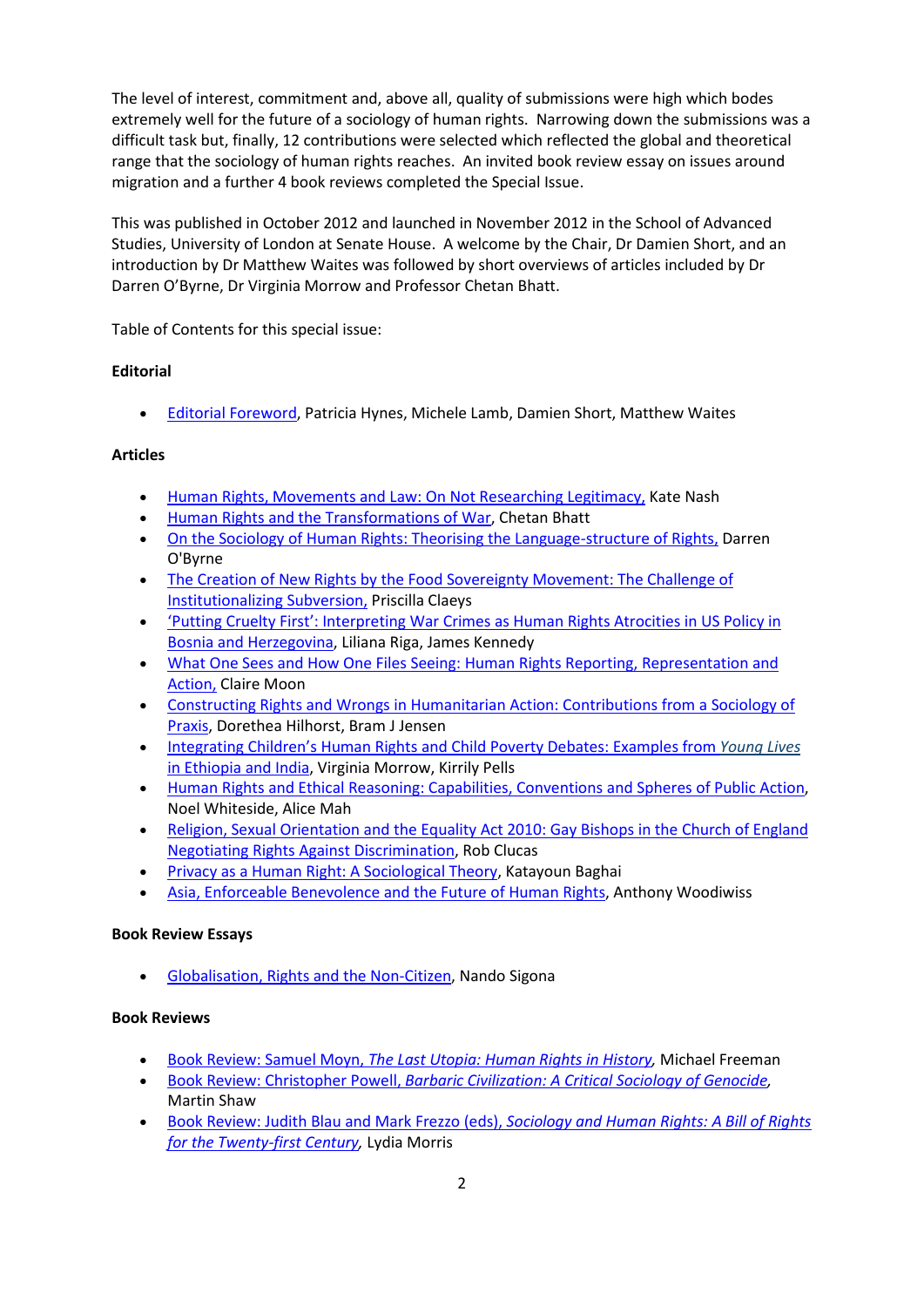• [Book Review: Thomas Cushman \(ed\),](http://soc.sagepub.com/content/current) *[Handbook of Human Rights,](http://soc.sagepub.com/content/current)* Phillipa Roberson-Riek

# **Special Issue of** *The International Journal of Human Rights,* **Vol.16, Issue 8, 2012**

A special issue entitled 'New Directions in the Sociology of Human Rights' was published in late 2012 and included the following papers:

- Editorial Foreword, Patricia Hynes, Michele Lamb, Damien Short & Matthew Waite[s](http://www.tandfonline.com/doi/full/10.1080/13642987.2012.727803)
- [Understanding torture: the strengths and the limits of social theory, Lydia Morris](http://www.tandfonline.com/doi/full/10.1080/13642987.2012.727803)
- [Genocide and settler colonialism: can a Lemkin-inspired genocide perspective aid our](http://www.tandfonline.com/doi/full/10.1080/13642987.2012.735494)  [understanding of the Palestinian situation?, Haifa Rashed & Damien](http://www.tandfonline.com/doi/full/10.1080/13642987.2012.735494) Short
- '*In countries like that…*[' moral boundaries and implicatory denial in response to human rights](http://www.tandfonline.com/doi/full/10.1080/13642987.2012.728856)  [appeals, Irene Bruna Seu](http://www.tandfonline.com/doi/full/10.1080/13642987.2012.728856)
- [The soldier, human rights and the military covenant: a permissible state of exception?, Ross](http://www.tandfonline.com/doi/full/10.1080/13642987.2012.728857)  [McGarry, Gabe Mythen & Sandra Walklate](http://www.tandfonline.com/doi/full/10.1080/13642987.2012.728857)
- [Climate change and the human rights challenge: extending justice beyond the borders of the](http://www.tandfonline.com/doi/full/10.1080/13642987.2012.728859)  [nation state, Tracey Skillington](http://www.tandfonline.com/doi/full/10.1080/13642987.2012.728859)
- [Causes and consequences of international migration: sociological evidence for the right to](http://www.tandfonline.com/doi/full/10.1080/13642987.2012.727802)  [mobility, Tanya Golash-Boza & Cecilia Menjivar](http://www.tandfonline.com/doi/full/10.1080/13642987.2012.727802)
- Corporate social responsibility: a duplicitous distraction?, Nicholas Connolly
- ['You have a right to be nourished and fed, but do I have a right to make sure you eat your](http://www.tandfonline.com/doi/full/10.1080/13642987.2012.728858)  [food?': children's rights and food practices in residential care, Samantha Punch, Ian](http://www.tandfonline.com/doi/full/10.1080/13642987.2012.728858)  [McIntosh & Ruth Emond](http://www.tandfonline.com/doi/full/10.1080/13642987.2012.728858)

# *Conferences*

# **BSA 2012 Annual Conference, University of Leeds (April 2012)**

A 'Law, Crime and Rights' Stream at the BSA Annual Conference in 2012 attracted an extremely high level of submissions.

### *Online presence*

The Study Group's 'wiki' website was launched in November 2012 is now online, set up by Dr Hannah Miller. It provides a collaborative platform where study group members can exchange details regarding past, current and forthcoming events, publications, research interests and funding opportunities. The wiki is accessible to all internet users, whilst study group members have various editing rights concerning its content.

### **Conclusion**

It is clear from the quality and number of submissions for a special issue of Sociology on the sociology of human rights that this is an expanding area. UK and international scholars are increasingly recognising the sociology of rights as a sub-discipline of sociology.